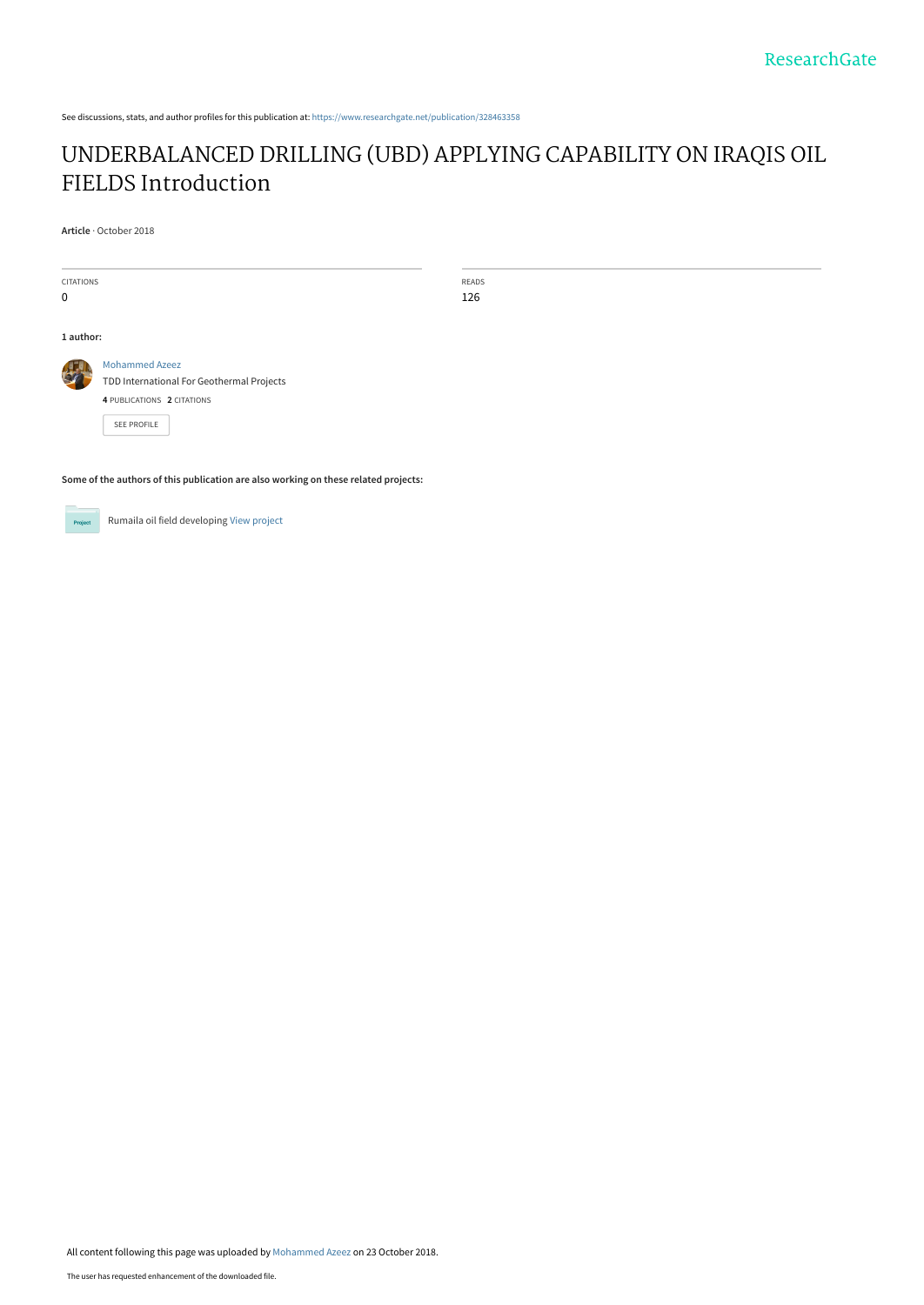# **UNDERBALANCED DRILLING (UBD)**

# **APPLYING CAPABILITY ON IRAQIS OIL FIELDS**

**Mohammed Aziz ,International Drilling Consultant ,South Oil Company ,Drilling & Work Over Management, Drilling department / IRAQ**

### **Introduction :**

 **Underbalanced drilling-defined as drilling while maintaining well bore pressure less than the formation's pressure.**

The **UBD** is a derivative from balanced drilling which is being defined as a drilling process that used a drilling fluids formed a hydrostatic pressure balanced to formation pressure and normally the conventional drilling process is the overbalanced drilling which is mean using a drilling fluids its hydrostatic pressure is overcome formation pressure to prevent the oil **&** gas to enter the wellbore and blow out the well**.**

The **UBD** is a technique being almost used to improve drilling costs, improve rate of penetration and avoid the loss of circulation plus stuck pipe**,** underbalanced drilling **(UBD)** is the most significant advancement in drilling science since the advent of rotary tools**.**

The **UBD** technique is being used as it cost highly rate than conventional drilling but there is no compartment between the cost of in between both types **( UBD & Conventional ), i.e.:** the **UBD** cost as it consider at the final of oil well being completed **,** it is reduce the bulk economically expenditures as being it is a drilling project **,** the cost reduction will be even reduce when the well being produce under no skin damage **,** which will be effective on the whole oil quantity will be capable to extract from the reservoir and the whole time for well life production **,** so it is very interestingly technique used by drilling to improve several indications for the oil investment**.**

The UBD technique in spite of the increasing the daily cost of drilling operation temporarily**,** but as the whole well cost finally when the well under production with no skin damage **;** there is no compartment between two technique **(** the overbalanced **&** underbalanced **) ,** the UBD technique will increase the whole oil recovery in accordance with quantity of oil in place through the whole well production life**,** reduce the pipe trips due to drilling reasons **,** reduce the number of bits which being used due to increase bit life specially when using the **(PDC Bits)** or the extended gauge bits which using the blades instead of the anti friction roller cones **(** the cones exchanged by blades **) ,** allover the using these kind of bits is common on hard formations which need bog amount of **W**eight **O**n **B**it **( WOB ).**

The **UBD** technique is reduce the stuck pipes which cost high due to the stuck pipes treatment**,** most of sticking problems caused by the big amount of pressure differential between the drilling fluid hydrostatic pressure **&** the formation pressure specially when it being drilling high permeability layer **,** the big amount or drilling hydrostatic pressure due to use high density drilling fluid **,** the **UBD** technique eliminated this problems due to use an underbalanced hydrostatic drilling fluid pressure which being forced to use low hydrostatic fluid pressure to be set the underbalanced case **,** which will eliminate the reason for this problem**.**

The **UBD** technique reducing the loss of circulation problems of drilling fluid due to the weakly formation or vuggy limestone formation which contain un expecting empty places or caving **,** the loss of circulation occur when the hydrostatic drilling fluid pressure is high due to high drilling fluid density **,** the same reason to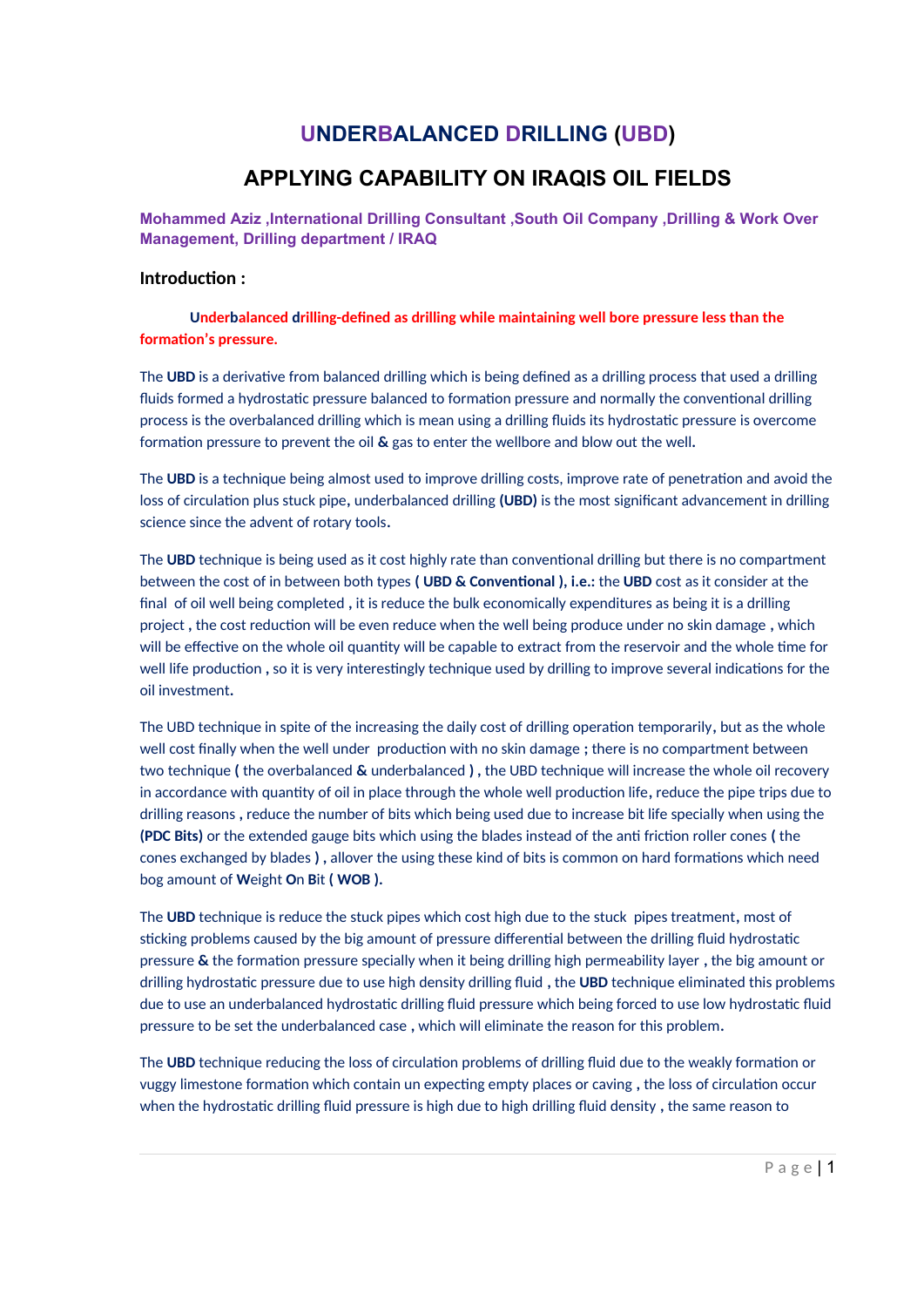eliminate this problem will occur when being used low density drilling fluid to be set the underbalanced condition**,** the loss of circulation will be decreased or eliminated when using the **UBD** technique**.**

The main benefits to use the **UBD** is the eliminate of skin damage which affected the well productivity due to solids particles invasion the reservoir formation, the source of the solid particles is the drilling fluid and the force of the invasion is the drilling fluid density being used high fluid density which produce the high drilling fluid hydrostatic pressure, the skin damage problems will eliminate by using **UBD** and the low drilling fluid density to maintain the **UBD** condition**.**

## **UBD Definition:**

 **UBD is define as a drilling operation by make the drilling fluid hydrostatic pressure may use at low value than the formation pressure being to be drill.**

The **UBD** which this paper mentioned it here it may need before the drilling team think about **,** it need approach in decision to planning **&** evaluate the oil field which may use the **UBD** to develop **,** however to improve the **UBD** situation and get the right benefits if the owners decide to use the **UBD** technique**.**

The **UBD** technique often was used on offshore fields to drill the reservoir mainly to reduce the skin damage but even being used to drill the horizontal wells **,** whatever there is a need to increase the production **,** at the same time the **UBD** was used to drill vertical wells to improve the penetration rate **&** reduce the drilling problems of stuck pipes and loss of circulation **,** and to increase the production by eliminate the skin damage**,** but mainly to drill the reservoir to increase the recovery oil on old fields and the new fields, the **UBD** also being used to drill vertical wells to reduce the **Loss** of sever **Circulation** and its time **&** cost treatment like the sever **LC** on **south rumaila oil field on Basra south oil company.**

The UBD was used often in the fields suffered of **LC** problems like the limestone **&** dolomite which contain of common buggy and faults **&** carbonate formations which cause the complete **LC,** even though the sandstone and dolomite formation like dam am formation in south of Iraq oil fields which had a features of common gas influx **& H2S** water**(** as Manson & west Quran knar bin umber oil fields **)** and this features forced the operator south oil company to used high density drilling fluid to control the influx.May be there is a needs to use **UBD** to penetrate the reservoir on the low density matrix of the reservoir in accordance of high permeability direction, however to guarantee the high **P**roductivity **I**ndex **( PI ),** even to avoid the water**&** gas coning through the well productivity life**.** Underbalanced drilling can reduce lost circulation, minimize differential sticking**,** increase drilling rates, and**,** most importantly, create higher productivity completions because formation damage is minimized.The **UBD** technique mostly used associated with horizontal wells whenever need to drill horizontal wells which related to drilling conditions her in after**.**

There is two main restriction forces the operators to appeal to use underbalanced drilling technique, these include**:**

## **1. Reservoir conditions :**

The reservoir condition is important side to make the operators to use the **UBD;**

#### **The Reservoir condition includes:**

a. The direction of porosity and permeability intensity.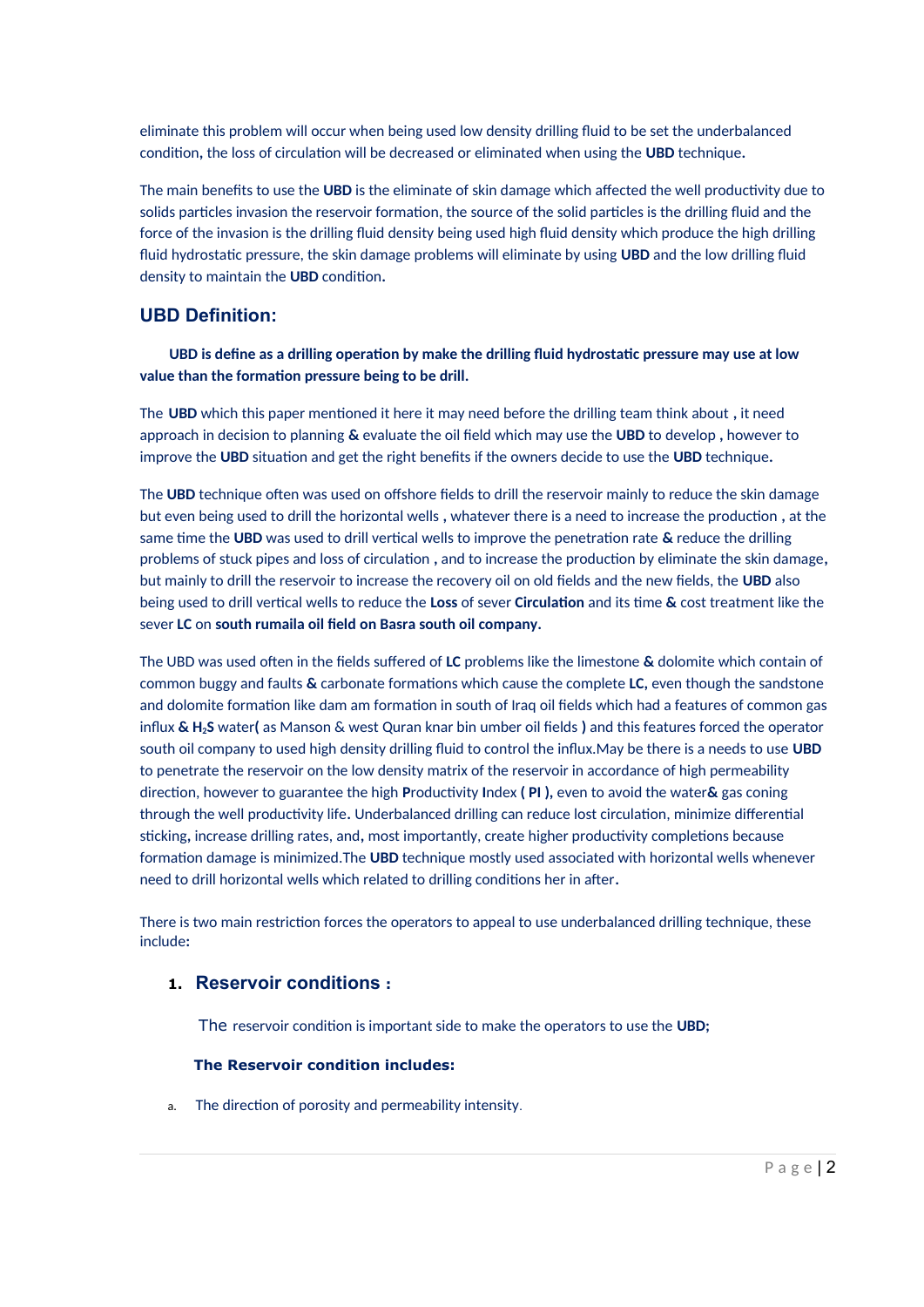- b. The water coming through production period.
- c. The thickness of the reservoir.
- d. Type of rock of the litho logical column related to UBD conditions uses.
- e. Water & Oil sensitive formations**.**

And another main restriction is a drilling condition

## **2. Drilling conditions :**

### **The drilling conditions include:**

- a. Limits or frontier up and down than you are located the targets.
- b. How strong is your formation to drill, if the formation is consolidated the possibility of deviations of your path are too low, if your formation is unconsolidated the deviation of the path would be high.
- **c.** This technique was applied on **carbonated formations (limestone) and consolidated sands.**
- d. How would be the pressure in the system to work, because need to considered the pressure applied to especially within loss circulation formations.
- e. **Underbalanced drilling is not appropriate for most shale, salt, shattered coal sections, unconsolidated sections and chalk**, If these lithologies are present up, it may be appropriate to drill them overbalanced and then change to underbalanced conditions for the target formation.
- f. Formation temperature which the UBD can be used on, because some of the UBD materials could not be use at the range of high temperatures (like foam fluid ).
- **g.** Availability of **UBD** materials that will use with the UBD drilling type **(** like drilling with aerated drilling fluid or **with parasite secondary annulus).**

The compartment between the **UBD** case **&** overbalanced case is shown by **( figure - 1)**

### **There is two main procedure to make the UBD condition :**

- 1. Using the light drilling fluid like water plus diesel or crud oil , this case is consider the drilling fluid is a two phase fluid system or called multiphase drilling fluid.
- 2. The use of air fluid or foam drilling fluid or may use the gasified fluid , the common gas was used is the Nitrogen gas due to its feature **( non flammable gas ).**

# **Underbalanced Drilling:**

 Underbalanced drilling can reduce lost circulation, minimize differential sticking, increase drilling rates, and, most importantly, create higher productivity completions because formation damage is minimized, to maximize benefits, extreme care must be taken to keep drilling and completion operations underbalanced at all times, the rate of return from wells drilled underbalanced is higher.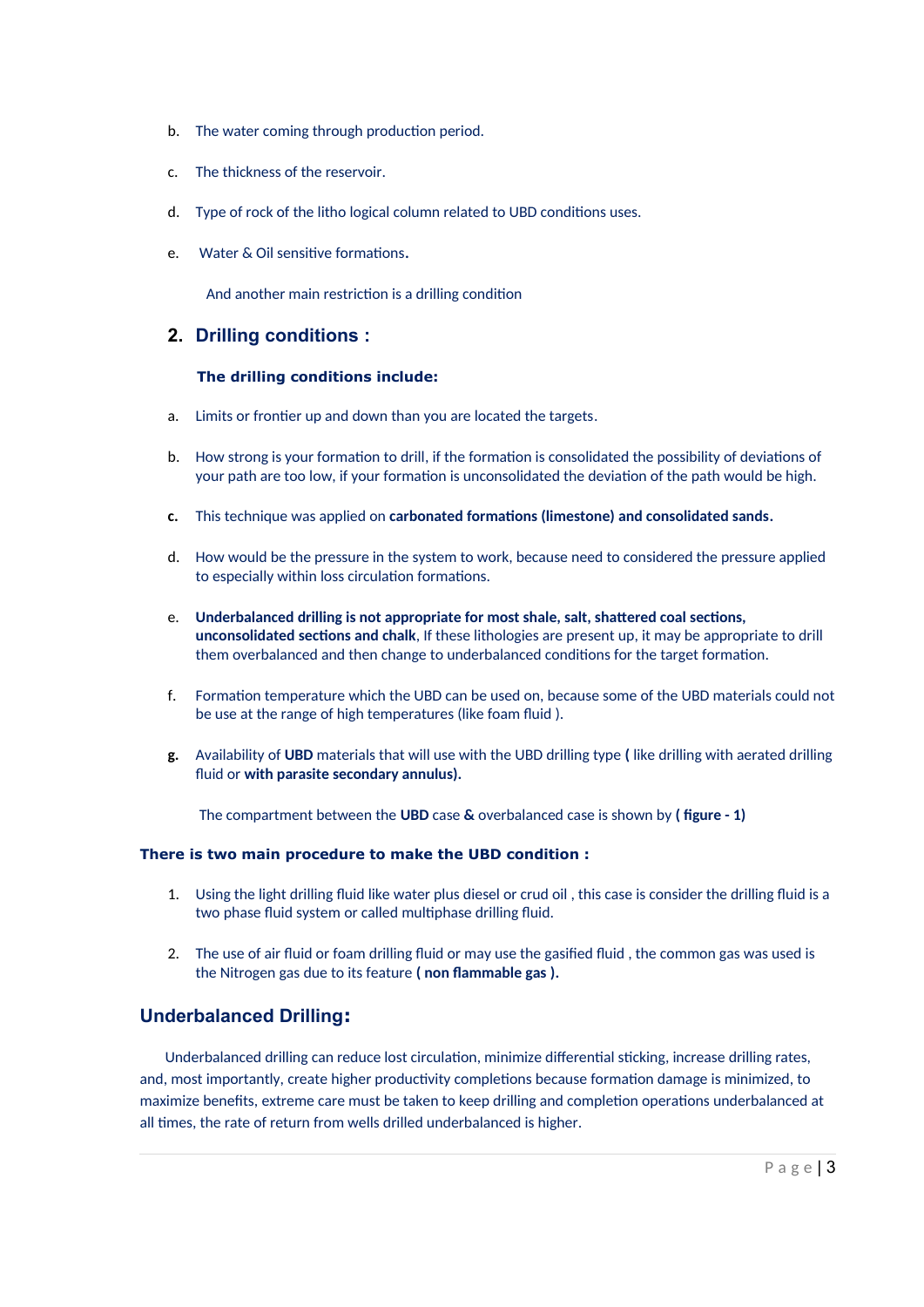### **Techniques for drilling underbalanced include:**

- (1) lightweight drilling fluids.
- (2) gas injection down the drill pipe.
- (3) gas injection through a parasite string.
- (4) foam injection Nitrogen is typically used because of its relatively low generation cost.

 **(**scale control and low potential for downhole fires**).**

The primary value of underbalanced drilling is to minimize formation damage, negative differential pressure between the formation and the wellbore also stimulates the production of formation fluids and gasses, increased penetration rates are also often observed in wells drilled underbalanced.

Underbalanced drilling does not build a filter cake in the wellbore, during conventional drilling, this filter cake acts as a protective barrier, reducing damage to formation permeability from drill cuttings, when drilling horizontal wellbores, drill cuttings are ground into fine powder, in conventional drilling, if the wellbore does not have a filter cake and becomes overbalanced, this powder is carried into the formation, greatly reducing near-wellbore permeability**.**

Four techniques are currently available to achieve underbalanced conditions while drilling, these include using lightweight drilling fluids, injecting gas down the drillpipe, injecting gas into a parasite string, and use of foam**.**

# **Lightweight Drilling Fluids***:*

The simplest mechanism to reduce hydrostatic pressure in the wellbore is the use of lightweight drilling fluids, such as fresh water, diesel or lease crude, the primary problem with this approach is that hydrostatic pressure can not be reduced enough to remain underbalanced in many reservoirs**.**

### **Gas Injection Down Drillpipe**:

With this technique**,** air or nitrogen is added to the drilling fluid and it is pumped directly down the drill pipe. Advantages of this technique include**:**

- Hydrostatic advantage gained over entire vertical depth**.**
- Wellbore does not have to be specifically designed for underbalanced condition,
- Less gas is required to achieve given pressure compared to parasite injection, and
- Penetration rate may be improved.

### **Disadvantages of this technique include:**

(1) an overbalanced condition may occur if the well is shut down**.**

(2) exotic **MWD** systems are required.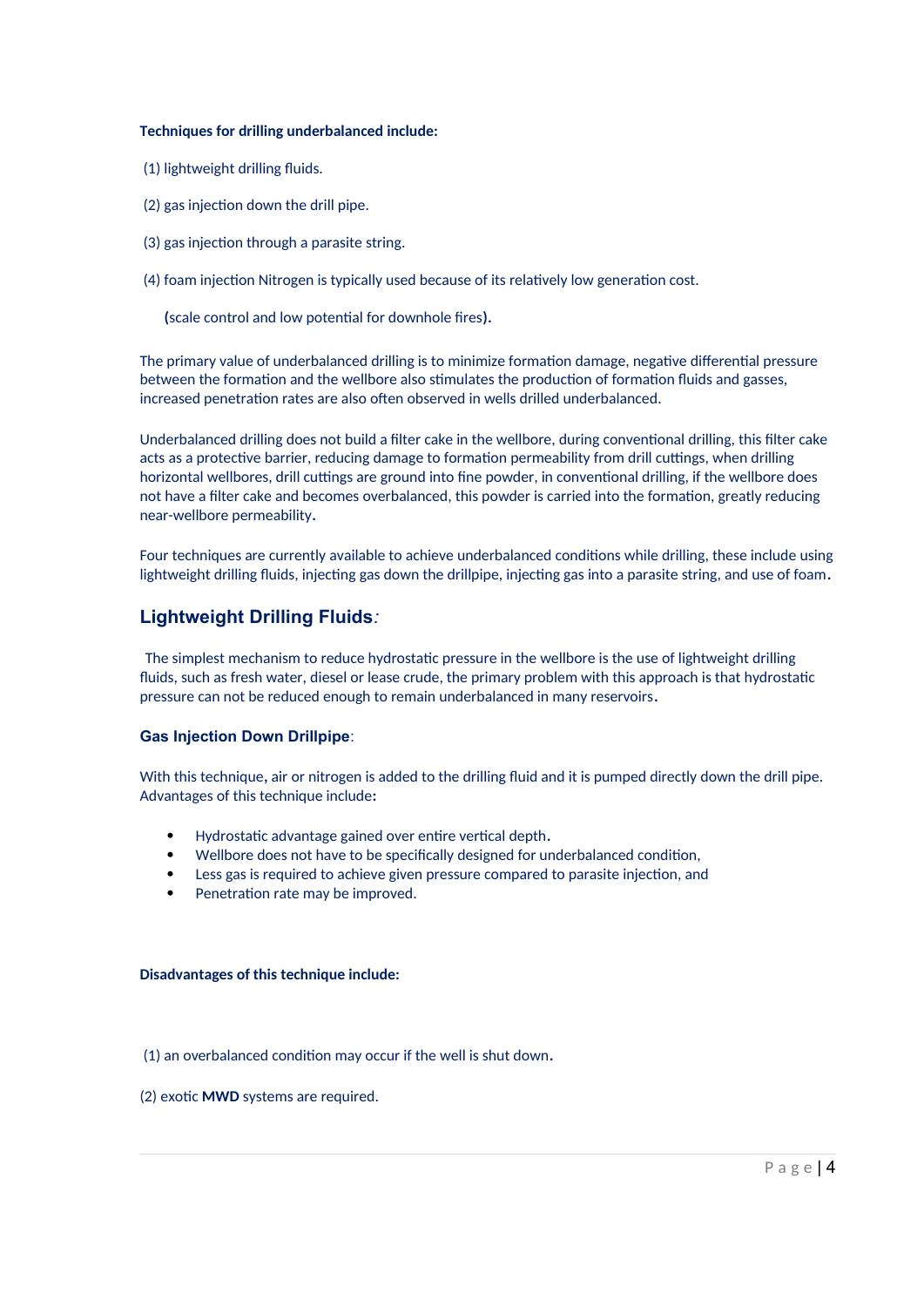#### **Gas Injection Via Parasite String**:

With this technique, a second pipe is run outside of the intermediate casing, advantages of this technique include:

- No operational differences,
- Constant bottom hole pressure is achieved, and
- Standard **Measured While Drilling(MWD)**equipment can be used.

### **Disadvantages of this technique include:**

- (1) additional costs are incurred.
- (2) additional time is required.
- (3) larger diameter surface casing is required.

The suitable case to use for the Iraq south oil fields may the use of secondary pipe to make a secondary annulus **( fig-)** with two phase drilling fluid like crud oil with water Or reservoir natural gas like what was being noticed on Majnoon field which the gas influx began to enter the drilling fluid system at depth **( 90m )** and down**.**

# **UBD Requirement & Equipment :**

The **UBD** requirement is begin with the first step "the planning" &the right choosing of the field to be use the **UBD** to develop it, the operations circumstances which must be taken in consideration is:

- The field to choose that if **UBD** may use will gain a significant economic benefits**.**
- The reservoir drive which constrain which drilling technique may be used to increase the production **(**determine the drive if it depletion drive or water flooded or gas drive**).**
- The amount of stimulation of the wells being used a conventional drilling from which other being used **UBD** , for both type how much the time & cost will be spend through over.
- The time &cost were spent of remedial the conventional drilling problems like differential sticking **, LC** problem
- The value of the field skin damage and the pressure decreases through the production life for the field drilled by conventional procedure , the skin damage factor **( S )** is determine by the equation below **:**

The maximum production without water or gas coning by Mayer& person procedure is extract by**:**

And all the two equation is for the vertical wells which the production restricted by the problems of coning in next future production life & in additional the perforation intervals which determine by the **HC** logs & the tope plus lower peck of the HC region, **i.e.:** determine the interval **( hc ) ,** and this is the reason to drilling a horizontal reservoir section to eliminate this factor.

### **The basic requirement of UBD is:**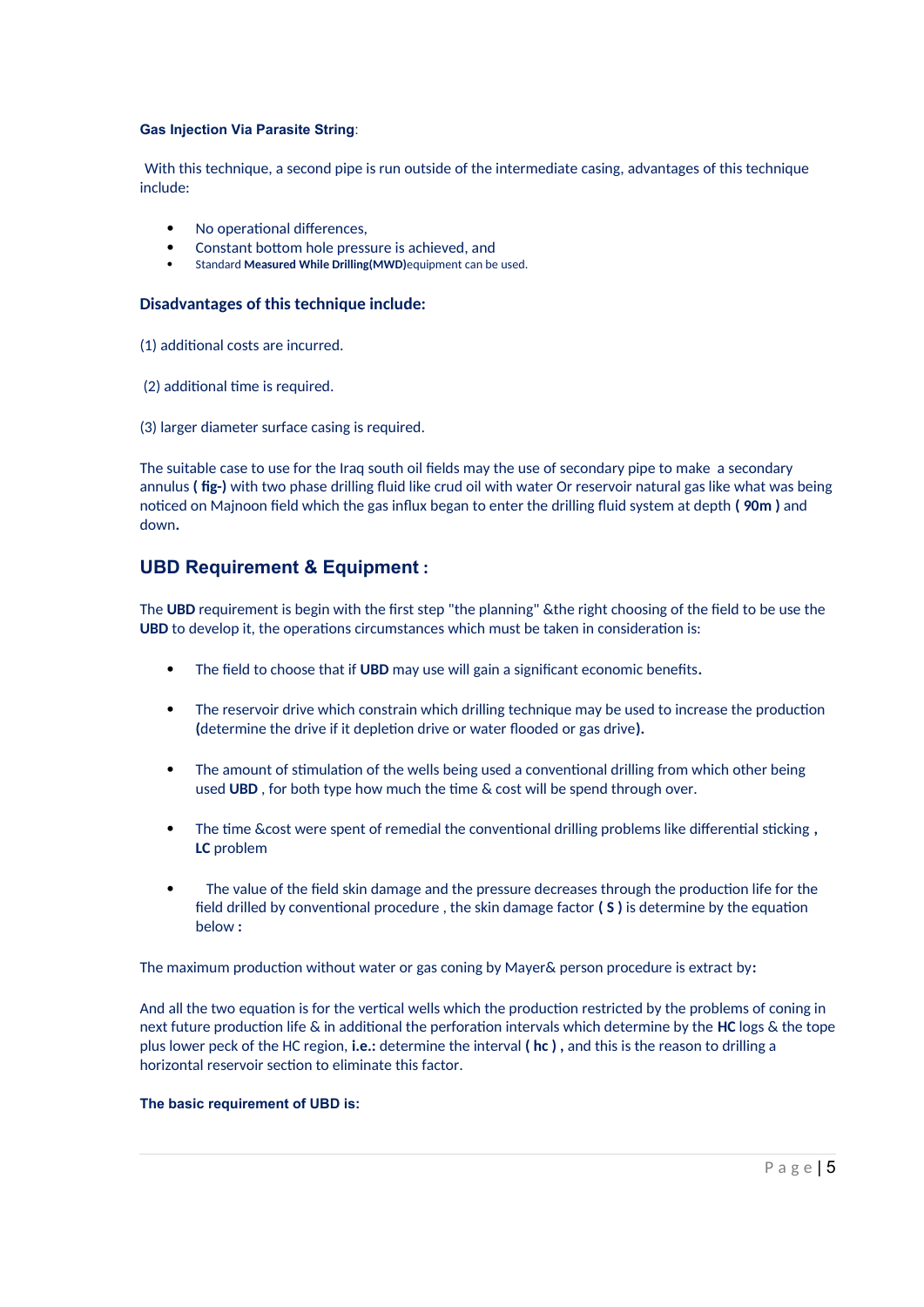- 1. Qualified drilling team with high efficiency**.**
- 2. Team management of work has good experience in the management and decision making operation without delay in leading the operations**.**
- 3. HSE team leading with strong drilling safety measurement**.**
- 4. High capability in moving and transportation.
- 5. Team one spirit working together.

### **And the UBD equipment requirement:**

- 1. Pressurized separation equipment to working under pressure case during drilling operation by **UBD** like **4 phase** fluid separator**.**
- 2. Rolling bag preventer **( RBOP ) .**
- **3.** Rotating head **&** rotating diverter system**.**
- **4.** Gas injection unit**.**
- **5.** Secondary mud pumps in case of use the secondary annulus procedure**.**
- 6. Storage tanks to collect the multi fluid system being used**.**

By **UBD** technique , the permeability of the formations will keep as it original value &eliminate the skin damage cause by conventional over balanced drilling, additional benefits will gain by **UBD**; increase the penetration rate **( ROP )** by reduce the chip hold pressure which caused to decrease the **ROP** by prevent the rock cutting from take off from its original rock due to these pressure what was cause regrinding the cuttings by the bit and delay in drilling time operations, and as sequences in cost , more drilling bits, more pipe tripping.

**Benefits Gain By Using UBD:** there is many important benefits may gain by using the **UBD** technique**,** these benefits is **:**

- 1. Reduce the skin damage result by the invasion of drilling fluid solids particles which cause the skin damage lead to partial permeability losses ,these damage will cause additional pressure deplete **,** more time& cost expenditure for stimulation and next future of work over operations.
- 2. Increase the Rate Of Penetration **( ROP ),** due to reduce the reason decrease the **ROP (** mainly by **chip hold pressure ).**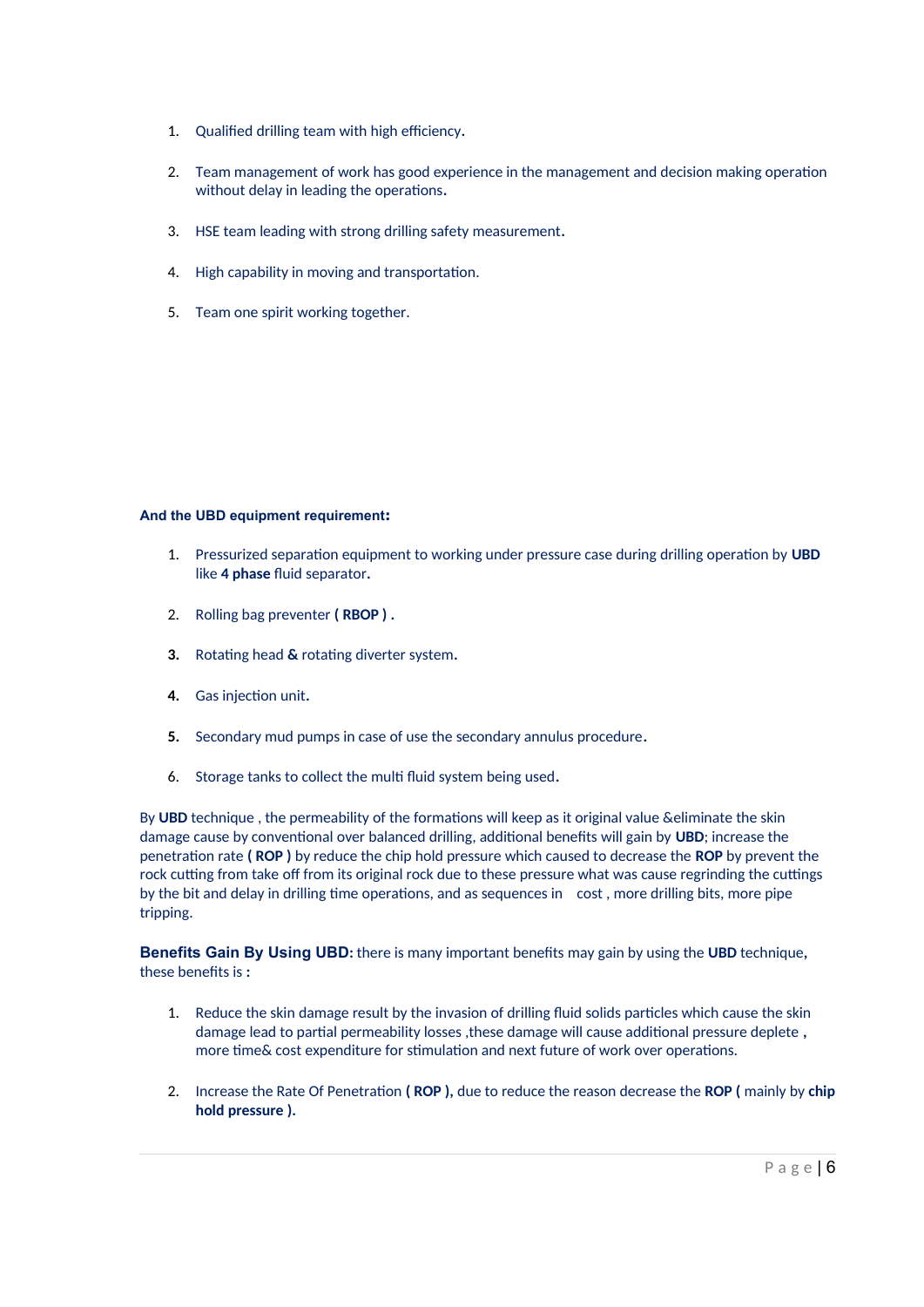- 3. Eliminate the differential sticking of pipes which may happen in conventional drilling due to differential drilling fluid density**&** formation and this reason will reduce the time**&** cost will spend for the pipes stuck remedial**.**
- 4. Eliminate the **LC** problems due to use low drilling fluids density and this will lead to reduce the cost **&** time for the remedial this problems in contrast with case of conventional drilling**.**
- 5. Capability of evaluation the well productivity during drilling operation**,** this case will make the earlier well production therefore this technique called **(Flow Control Drilling ).**
- 6. This technique is useful on low pressure reservoir , may reduce the casing will run inside well .
- 7. Capability to use the **Measured While Drilling(MWD)&Logging Wile Drilling (LWD)** equipment when using **UBD.**

# **The UBD drilling fluids Designing & Selection:**

The basic principles of **UBD** technique is to drill with hydrostatic drilling fluid column pressure below the formation pressure, one of the axiomatic of drilling fluid to be reduce its density is by add the light weight fluid to the drilling fluid such as crud oil Or diesel **,** whenever adds the crude oil to the drilling fluid will cause reducing of the drilling fluid **,** this fact is taken a place when using **UBD** due to being the fluid of **UBD** use must be low hydrostatic column forced toward the formation, when using like these type of fluid will make the drilling fluid type of multi phase fluid than single phase used in balanced drilling fluid in conventional drilling**,** the **UBD** fluid simply will consist of two phase type of fluid what was basically of water **&** crud oil or diesel **,** it may use the reservoir fluids **(** Crude Oil Or Gas **)** later when allow to the reservoir to flow as a part of production tests**.**

The selection of **UBD** fluids is difficult because to be set a fluid to be maintain the underbalanced condition at all operations line**,** however the selection may consist of at earlier case to be consist of water and crud oil**,** these case or the water polymer**&** gas may frequently noticed on **Majnoon fields, Nahr Bin Umr fields ( North east Basra governorate),** it is a basement in drilling fluid mechanism that when it need to decrease the density**,** the procedure is to add either crude oil or diesel**,** or any lighter fluid**,** so when it need to drilling by a fluid its hydrostatic column pressure must be lower that the formation pressure it set the condition of **UBD,** it will be set up a drilling fluid of two material like water polymer **&** crud oil until it reach the density value of the **UBD**, these type of fluid is two phase fluid system, these type of fluid is nonlinear relationship**.**

The two phase drilling fluid it had several style of flow **(**Slug flow pattern**,** Wave flow**,** Dispersed bubble froth**,** Annular mist **),** because of the multi pattern regime flow of the multi phase drilling fluid**,** there is additional attention must give to control the **SPM,** pressure to maintain the **UBD** condition to keep the circulating pressure at **UBD** condition**,** to keep the **B**ore **H**ole **P**ressure **(BHP)**at steady values at all operations time**.**

The **UBD** doesn't require the Mud cake**&** Filtration, because these two mud feature that it need to in conventional drilling**, UBD** these two feature is forced to absent to allow the reservoir t flow or the fluid formation to flow and contribute the **UBD** drilling fluid which cause a significant reduction in drilling cost which may considered In reservoir flow for production tests**,** by using the **UBD** there is no needs to high viscosity or filtration to build the mud cake to give the stability to the well bore wall due to there is no pressure exert by the **UBD** drilling fluid toward the well wall**,** because of this feature the skin damage will be reduce or eliminate which when the skin damage caused by the invasion of solids particles when the solids forced to enter the formation pores and cause the skin damage**.**

The viscosity when it increased cause additional pressure which caused the **BHP** to increase, by **UBD** the viscosity is avoided for this reason**,** when the **UBD** drilling fluid by two phase or multiphase**,** the **BHP** will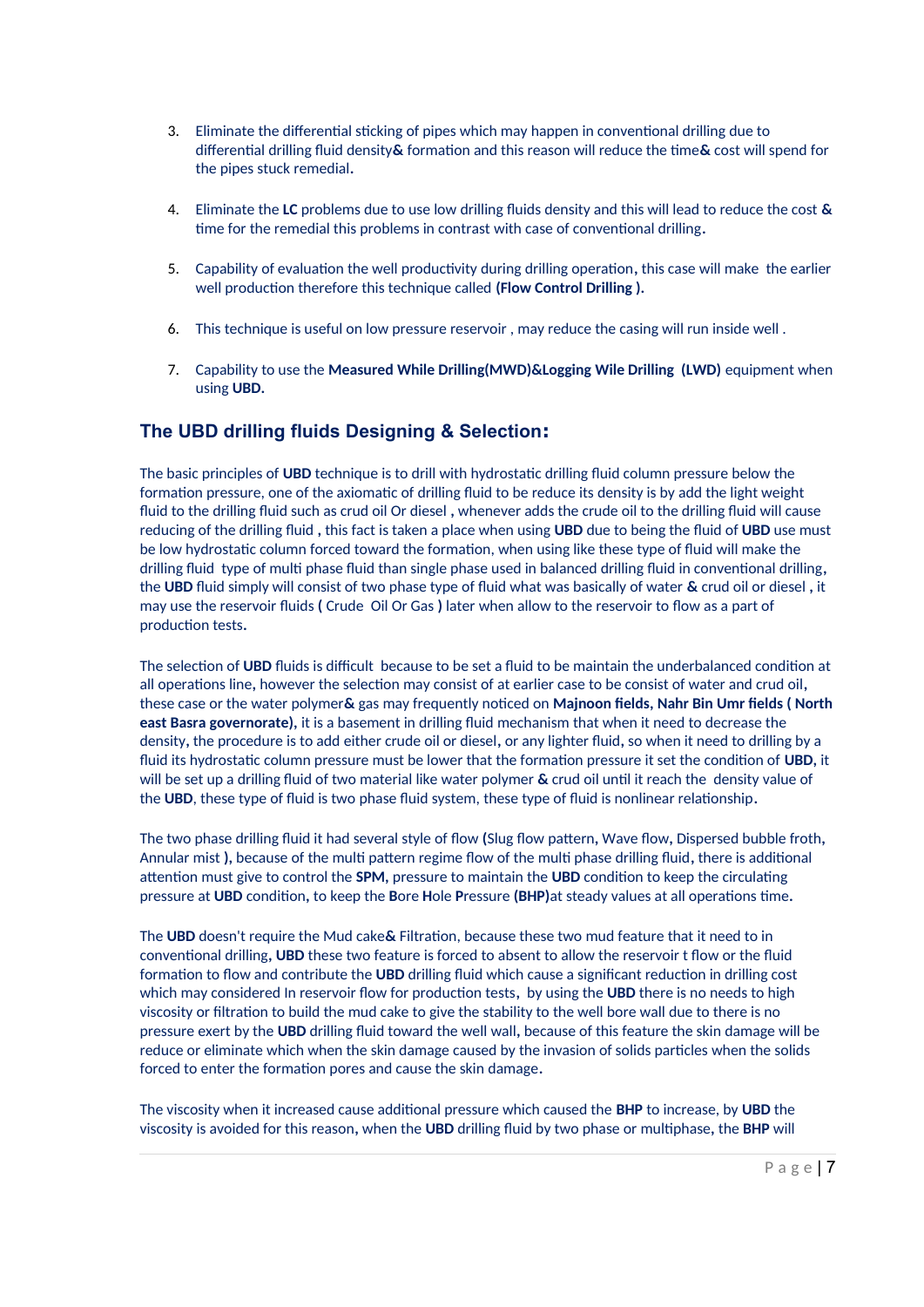depend on the percentage of each component either the liquid or crude oil if it is used two phase , or the gas percentage to increase when used multiphase **(** liquid **&** gas **).**

The two phase fluid **(** Water **&** Crud Oil **)** its pressure will depend on the percentage of each part**,** when start adds the crude oil the **BHP** begin to decrease, the adding of crude oil will continue until the **BHP** reach the value that make the **UBD** situation**,** this percentage value of each component will stopped at this point**, this point named the equilibrium point which consider the level that achieve the UBD condition& UBD BHP.**

The equilibrium point is the level that determine the percentage of the drilling individual fluid that contribute in **UBD** drilling fluid, and determine the injection rate of each individual to keep the individual at its percentage to maintain the underbalanced condition at all operation time, however the operations need to keep the **BHP** below the formation pressure, and to keep the main target of reservoir without skin damage**,** so to be maintain the viscosity at lower value to eliminate the additional pressure and its effects on **BHP.**

The concentration of each individual component of **UBD** drilling fluid is restrict the flow regime dominated on the circulation system **,** that will lead to monitoring the percentage of each to control the injection of each to keep the **UBD** condition, the actual operation led to that when percentage of any individual increase will gain a consequent result in form of unstable of **BHP** which may drive the operation to unstable bore hole pressure and at the same time well stability problems, the basic drilling fluid begin by adding the water to the bentonite in conventional drilling, here the **UBD** drilling fluid begin by adding the crud oil to the basic fluid of water, when the **UBD** begin the operation at the required hydrostatic column to exert the **BHP** of **UBD** by continue adding the crud oil the **BHP** begin to decrease as shown **in figure() ,** the decreasing in **BHP** will continue and the flow regime will start with steady state case until reaching to the equilibrium point then the flow regime will exchange to the friction dominated state **(**this is the two common case when each individual component of the **UBD** fluid at the desire concentrate to make the **UBD** condition **).**

The drilling fluid here may expose several flow regime depend on the basic fluid and the number of the phases will consist of**,** at the beginning **;**the circulation pressure **&** circulating rate depend on the desire **BHP** it need it to control the formation pressure the injection rate of each component must be maintain to keep **BHP** at the pint of achievement the desired **BHP** upon to obtain the **UBD** condition, however when it reached this point the flow regime will recognized on which individual component affect on the flow**& BHP** value**,** when adding the crud oil to the system the flow regime will begin with steady state flow with decreasing in **BHP** value until it reached to the equilibrium point after that, continue adding more crud oil the **BHP** will increase **&** the flow regime will change to friction dominated flow on annulus**.**

The viscosity of the fluid **&** filtration is unpreferable because of the viscosity problems which may cause the pressure loss increase as a result of increased the friction on the annulus consequently increase BHP**,** unpreferable filtration due to the solids invasion of the formation which cause the skin damage**,** when the **BHP** increased by the steady state dominated regime the injection rate of the crud oil need to be increase in case of using two phase fluid consist of water**&** crud oil **,** or need to be increase the gas injection rate in case multiphase fluid consist of water polymer **&** gas**,** the viscosity increasing even caused result in inefficient of separating fluid system on fluid system at surface**.**

The **BHP** requirement as the conventional drilling determined by the summation of the pressure losses on the circulation system**&** borehole **,** the calculation equation **( 1 )**as below **:**

**BHP** = **Ph + Pf + Pa** ----------- ( **1** )

**BHP : B**ottom **H**ole **P**ressure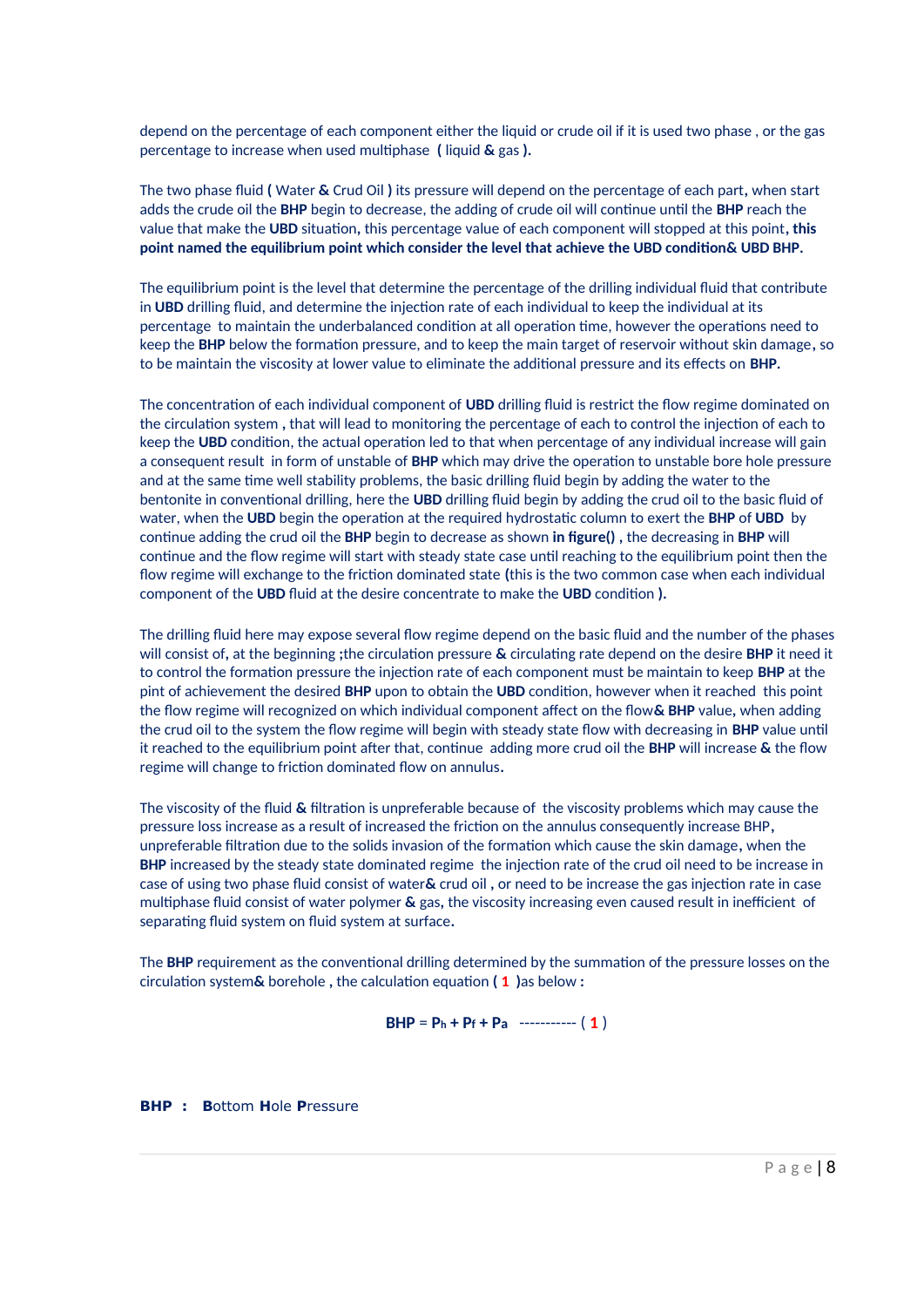- **Ph** : **h**ydrostatic **P**ressure
- **Pf** : **f**riction **p**ressure losses
- **Pa** : **a**nnulus **p**ressure losses

As in conventional drilling, the circulation pressure will be determined depend on this above equation but by **UBD** this pressure must be below the formation pressure at all time of drilling**,** and the pressure will be depend on the multiphase drilling fluid component sharing which the **BHP** is completely depend on**,** the multiphase fluid here is a nonlinear curve due to multi patterned flow which results in no **{ Equivalent Circulation Density( ECD )}<sup>i</sup> case to be calculating when using UBD, the fluid may show a slug flow when there** is a interruption in circulation fluid after the resumed circulation fluid is due to the connection**,** these interruption because of the fluid separation component during the stopped case for connection**,** however**,** the resumed circulation and try to return to **UBD** conditions will consume more time and instability of BHP until the fluid reached each component to its share distributed in fluid and get the underbalanced situation therefore the drilling fluid may shows the steady state flow regime apparently but the true flow regime is nonsteady state**,** especially when use the gas as third phase of fluid, the flow patterned will be more instability and more flow regime **;** steady state flow to slug flow on friction dominated region to turbulent flow depending on the each component sharing in the system and its injection rate **,** the more important thing here is to use the reservoir fluid flow to support the fluid system which mean more reduction in cost**,** the gas injection in the fluid system will lead to restrict the other component injection rate depending on **Gas Liquid Ratio ( GLR )** which result on **BHP** values to adjusting the component injection rate**.**

# **First Case History of Using UBD :**

The first practically case of using UBD was used a multiphase phase drilling fluid consist of water**&** crud oil and injected gas downhole through dill string**,** the gas was Nitrogen **( N2 )** due to high point inflammable and this is the reason to use these kind of gases**,** the case being used on Weyburn field on Canada**,** the crud oil was **( 38 API ) ,** the **(N2)** injection was with crud oil at surface then to be inject through drill string**,** figure **()** shows that increase the **(N2)** injection rate decreased the **Ph** and increased **(GLR),** the **figure ()** shows that the increase in **N2** injection rate will increase the (**GLR)** and decreased the hydrostatic pressure of the fluid column**,** which decreased the **BHP.**

There is a computer simulation of **UBD**, achieve during this simulation the **UBD** operations and condition then it was applied on the weyburn field**,** the basic fluid was of three phase **( water crud oil& N2 gas ),** these fluid system gave an minimum **BHP** value of about **(250psi)** which was kept the borehole **BHP** underbalanced**,** results in improved **ROP, BHP,** the **ROP** was **( 375m ) in (16hr)on Saudi Arabia** when used **UBD** on Saudi Arabia oil field in a formation where being known as a hard formation**,** like what is similar to some oil fields here like west qurna **( Tayarat and Tanuma& Khaseeb vuggy's Dolomite & Anhydrite formations known as hard and the ROP may reached to (6m/hr),which led to the hard formation deeper than sheranish ( 2000m and more )) is drilled of five days or more.**

The **figure ()** shows that increased gas injection will reduce hydrostatic fluid column pressure accordingly with **BHP** until reach the equilibrium point**( Optimum Point )** because of increased in **(GLR),** consequently decrease **BHP,** when it begin the increase in crud oil injection rate, the **BHP** begin to decreased until reached the optimum point of its rate then the **BHP** start to increase , **Figure ()** shows this relationship between the injection of the gas and crud oil.

The figure **(2)** shows the different liquid rate of crud oil with the decreasing of BHP, but in each rate we noticed an increasing of BHP after the optimum point.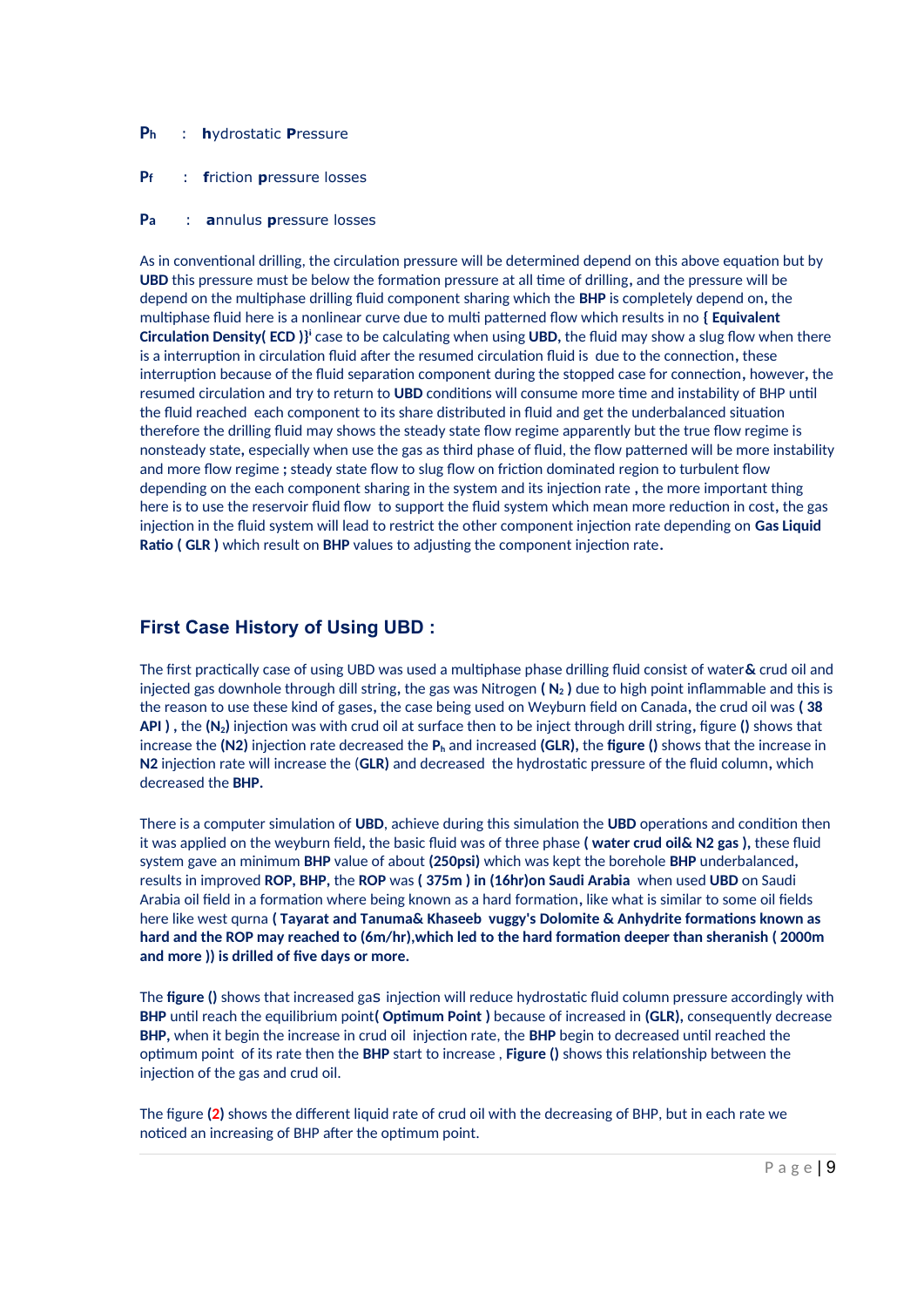

 **Figure No.(2)**

It was noticed when start inject the N2 gas the BHP start to decrease until the optimum point at the same time the friction pressure losses start to increase specially after the optimum point as per figure No(3).





It must be care in case of using gas to establish multiphase fluid, to be notice where the BHP affected by flow of dominated regime fluid to be set the optimum point to keep the drilling process in UBD situation, however the monitoring injection rates plus BHP value will give the UBD optimum hydraulics for bits , in additional the optimum **WOB(Weight On Bit ) .**

# **Global Application Cases Of UBD :**

The UBD was applied on several worldwide oil fields , one of the UBD applied case is on **Oman safah oil field**, the safah oil field is of type depleted reservoir, therefore the PDO Oman used the water flooding system to keep the production rate at the level of the expectation, the main pay reservoir on safah field is **Shuaibah carbonate layer ( Limestone )** , the depth of reservoir is **( 6500ft Or 2031m ) with reservoir pressure ( 1300psi TO 1400psi OR 0.2 psi/ft gradient ),** the reservoir was depleted too enough which made the PDO think to increase the production by drilling horizontal wells **{ the horizontal more effective procedure to increase the**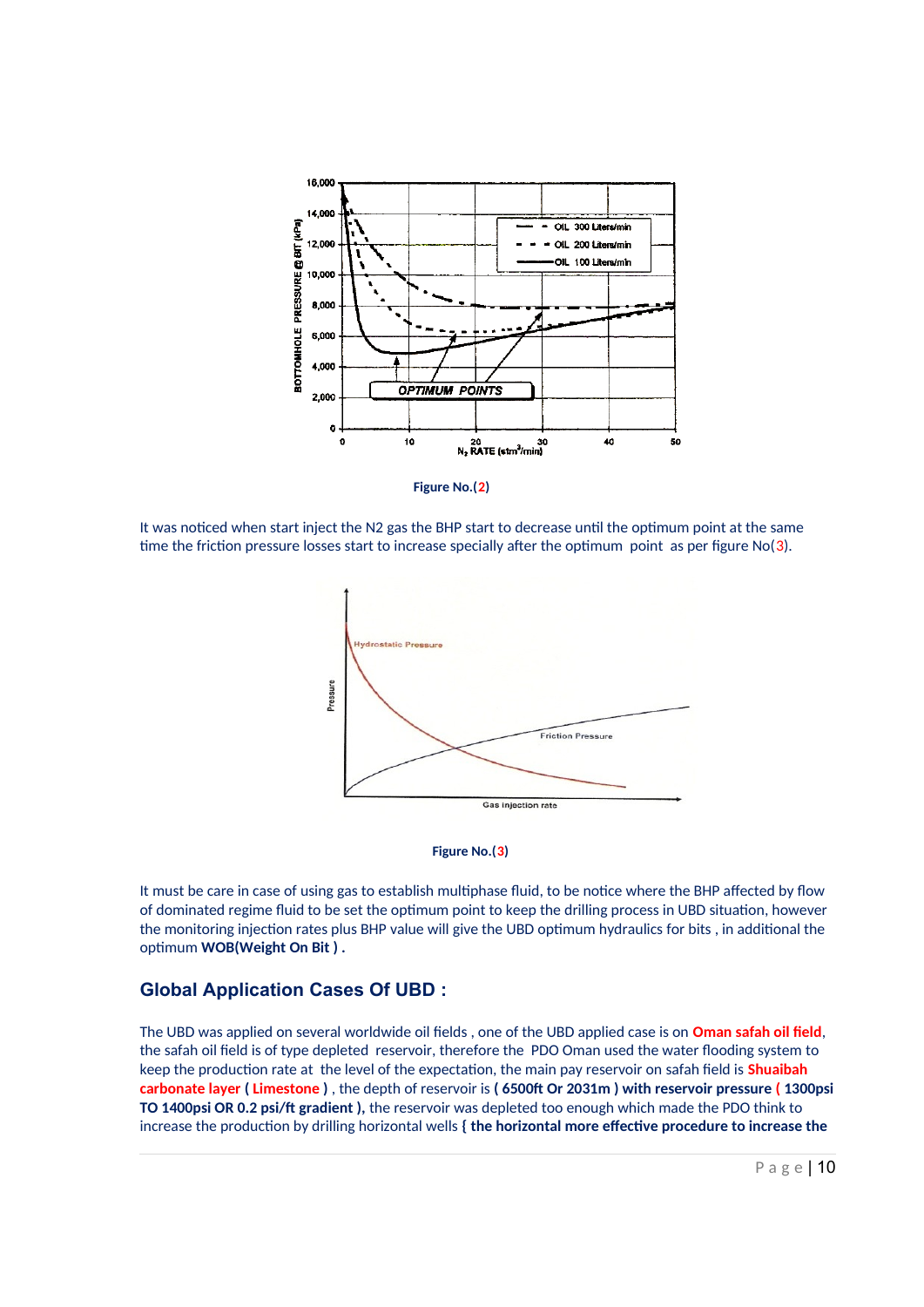**recovery due to increase the drainage flow(Figure No.()) when perforate the reservoir upon production law as below }.** 

$$
PI = \frac{0.00708 * kh}{\mu B_o (\ln \frac{r_c}{r_w} - \frac{1}{2} + s)}
$$
................. (2)  
\nK = reservoir permeability  
\nh = reservoir thickness  
\n $r_w$  = well radius  
\n $u_o$  = reservoir fluid viscosity  
\nS = skin damage factor

 **Bo= reservoir Bulk Volume factor** 

The drainage area will increase and the restriction of the perforation interval will eliminated in horizontal wells which affect as in conventional drilling which the perforation restricted by an agent of water& gas conning expectation.



**Figure No.(4)**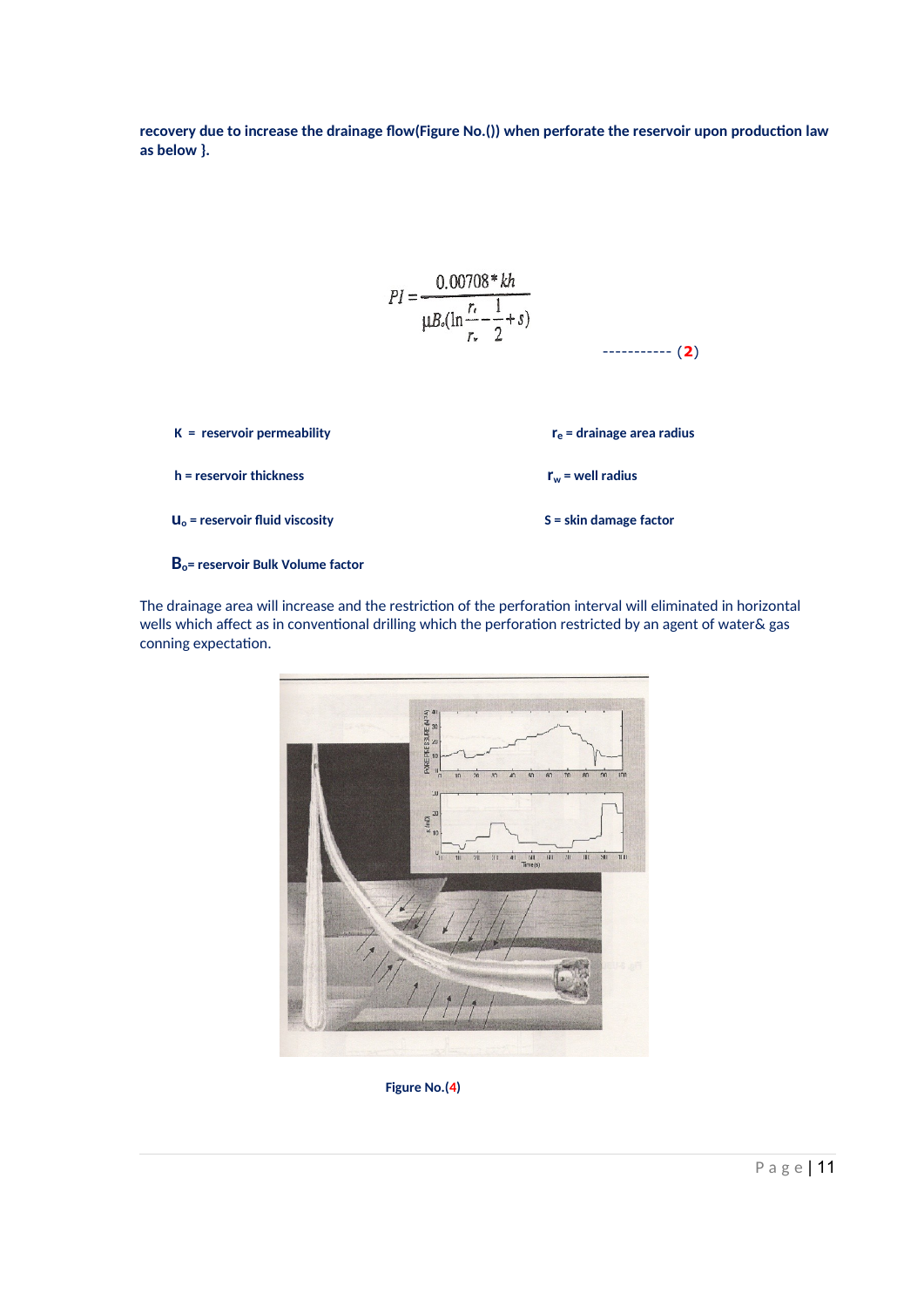The **PDO** authorities appealed to drill horizontal wells due to the reduction in crud daily rate, the team drilled two horizontal well **{ sfah(158) & safah(170) }**by the conventional drilling**(Overbalanced)** but with significant drilling problems such as pipe sticking & LC problems and they were stopped , so then the decision was taken to use the UBD technique , the production increased on **( safah 158 from 200 STB/day TO 800STB/day , the same increasing of safah 170 to 1500STB/day** after being closed due to drilling problems.

# **UBD Consideration :**

There are several consideration must be taken during **UBD** operations as following **:**

- 1. **Well Stability :** On conventional drilling, the viscosity be established to be make a mud cake to improve the hole cleaning**&** reduce the filtration adjacent the well wall in high permeable zones, also the filtration to improve the formation cut off and give a stability to well wall , by **UBD** this factors will eliminate due to underbalanced condition due to increasing the pressure of BHP by high viscosity which will lead to reduce the skin damage, therefore it will be depend on the fluid velocity to achieve the hole cleaning by controlling the fluid **&** gas rate injection if the fluid is multiphase , or of crud oil if the drilling fluid of **UBD** is being consist of water **&** crud oil,the high pressure will lead to increase the fluid velocity consequently to stability of the well wall specially during the connection when the circulation is stopped, this instability will be clear when passing shale formation, therefore it must paid cure for fluid velocity to improve the hole cleaning &well stability .
- 2. **Hole cleaning :** As the fact that the using of multi phase drilling fluid by **UBD** , the hole cleaning will confused due to instable of the fluid viscosity , consequently the **BHP**, specially during the connection, the high viscosity value is unwillingness here due to be cause increase the BHP, at the same time the low viscosity will lead to poor hole cleaning efficiency , therefore it will depend by **UBD** to decrease the viscosity and improve the jet velocity to obtain the good efficiency of hole cleaning, which lead to depend on multiphase viscosity gradient by adjust the rate injection of the crud oil and the water base fluid, the multiphase fluid give a high apparent viscosity as the apparent viscosity depend on the fluid component rate , the multiphase fluid give a multi styles of flow as shown in **figure (5).**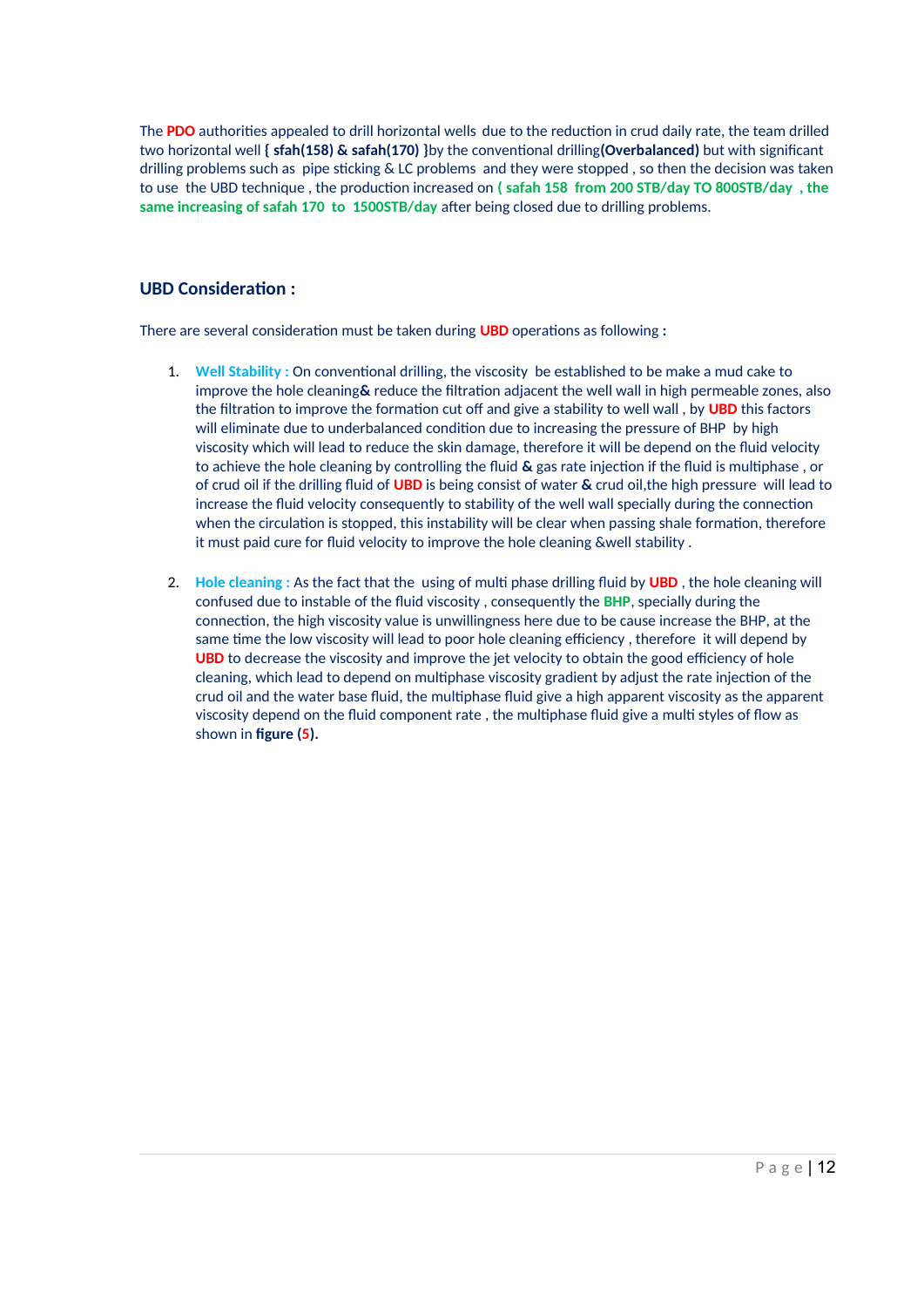

**Figure (5) showing flow patterns** 

**3. Pipes Connection Operations :** The pipes connection is the most difficult situation when drill by **UBD** ,difficult to resume the flow pattern before the connection consequently a difficult to stabilized the ideal injection rate keeping the steady state flow to maintain the **BHP** at **UBD** conditions , difficult to establish again the before connection flow regime due to fluctuation of the fluid components to its origin base line, this will lead to spike fluid flow and slug state pattern after the circulation interruption due to connection, this eventually cause a differential BHP value which result in loss the **UBD** circumstances, therefore it must be paid an attention to reduced the connection time which result in reduce the fluid components to its base line and reduce the spike affection on **BHP** 

The spike case is result by fluid separation components will effect on **BH**P due to fluid acceleration to resume the circulation system, therefore when reduce connection time will reduce the affect of the spike due to reduce the amount of fluid separated for its base line and keep the fluid acceleration a little bit continuously which help to reduce the difficulties to resume the circulation and reduce the differentiated **BHP,** so on it is very helpful to using a secondary annulus and secondary circulation system to keep the circulation interruption at minimum effective case.

**4. Well Control :** The well control system and application is different from the practices in conventional drilling correspondingly with UBD conditions, in conventional drilling all the circulation system and fluid component is designed to prevent the formation fluid to enter the wellbore by main means the BOP stacks, here is different because the BHP is below the formation pressure so it will be allowing to the formation fluid to flow , this is what named of **UBD** is **( Flow Control Drilling )**, the fluid flow of the formation will share the circulation fluid system to reduce the cost of the UBD fluid components supplying by using the formation fluids to contribute the fluid system to establish the ,multiphase fluid and keep it to maintain the **UBD** conditions .

Also the BOP's prevention is differ by using Rotating Head or Diverter system or Rotating **BOP** as it shown in Figure **(6)&(7).**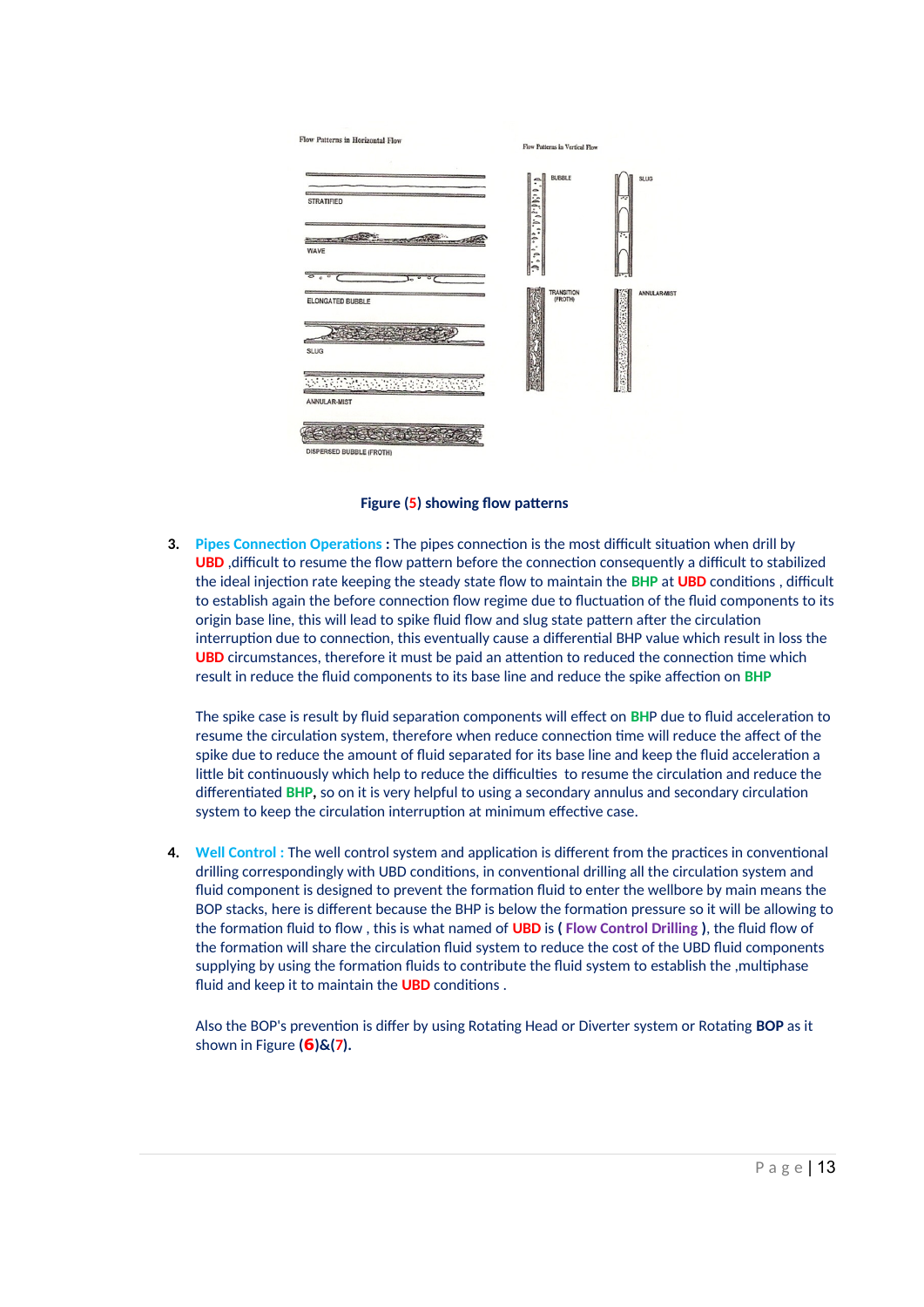

**Figure (6) Rotating diverter System** 

![](_page_14_Picture_2.jpeg)

 **Figure (7) Rotating Head System**

It being for the using of multiphase fluid system will be forced to use the four phase separator to maintain the fluid component and remove the solids and cuttings from the fluid.

The separator is consider a protective system in additional with security manifold system as a second protection line and all the equipment at surface like the storage tanks .

**Weyburn Oil Field Drilled By UBD Case:** it is common that **UBD** used to drill a horizontal wells to increase the oil recovery when it is difficult to do so on by vertical which depleted the reservoir, it had been used this technique to drill horizontal wells because of increased the drainage area and eliminated the water **&** gas conning restrictions in vertical wells which restrict the perforation intervals, on weyburn oil field on Canada , the production from this field was below of the expectations, when it was drilled and produced by vertical wells due to skin damage , neither from horizontal wells drilled by overbalanced, the field was discovered by fifty's decade with water drive producing, the field was under water flood pattern production, the produced reservoir is Mississippian formation **(Mississippian Charles Dolostone Formation )**, it consist of thin tapes of **dolomite interfered by marly sandstone** , the depth of reservoir is **(1450m)** and the thickness of it about **( 375m),** average permeability about**(10 millidarcy)** , the **porosity is (28%) , average BHP is(1740 psi), the reservoir is vuggy as most of the dolomite common features(fractured) .**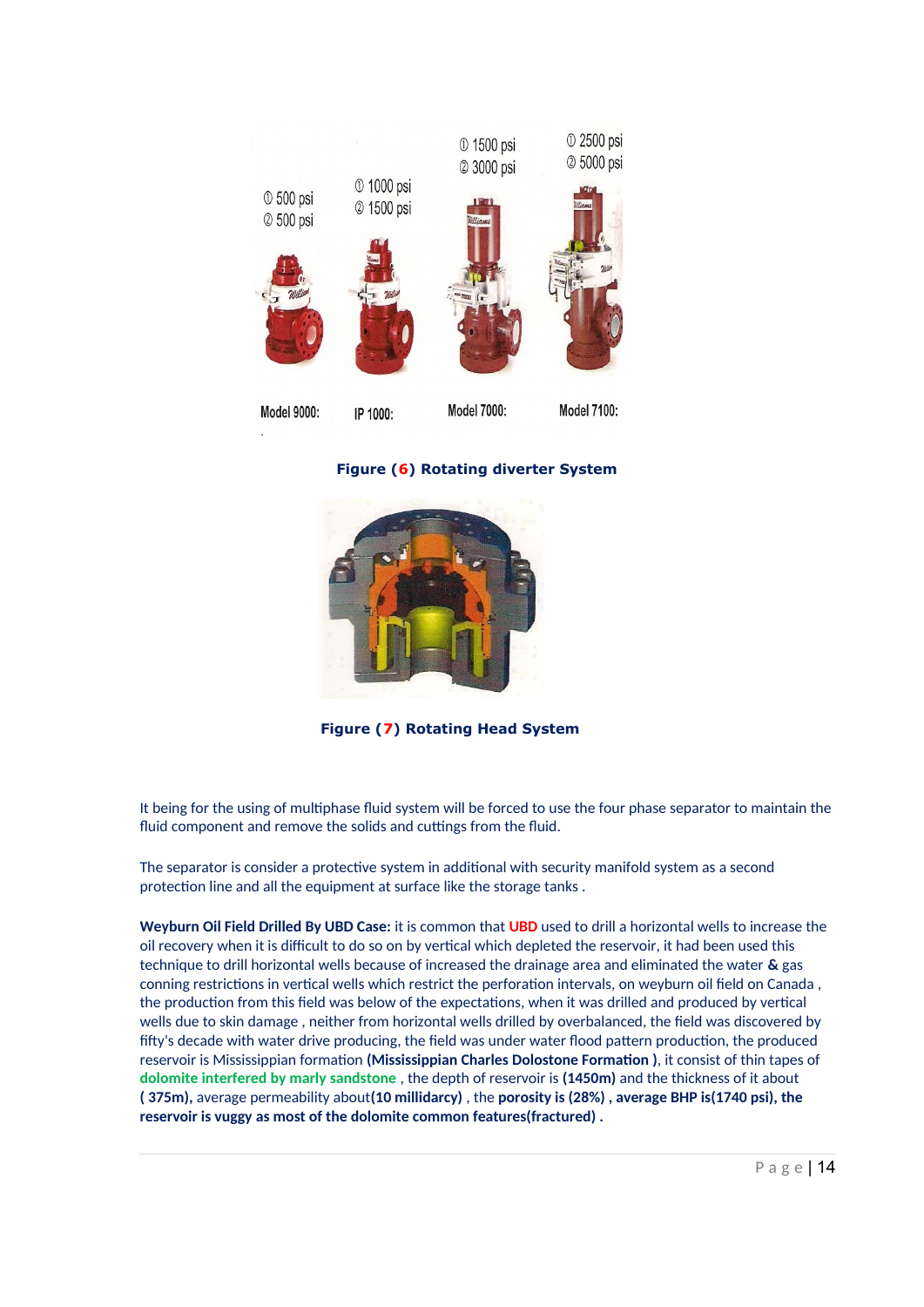By 1991 it was drilled a vertical well by overbalanced, the production was unexpected under the skin damage**&**water flooding patterns, so the decision was taken to drill a horizontal wells and complete the wells by conventional drilling **&** completion practices to knows how is the horizontal section may effect on the production rate either increased or decreased, the wells was drilled by conventional drilling using drilling fluid consist of polymer base perpendicular to the fractures direction , but the production rate was below the expectation by(1.5 times), they reasoned that to the solds skin damage because that the horizontal section was exposed for elongated time to the skin damage by fluid solids during the connection stopping time interruption of the circulation when there was needs good hole cleaning, that was the first stage to develop the field, late of 1992 the decision was taken to be drill several wells by UBD to try to increase the production, two of wells drilled perpendicular to the fracture direction which dominated the reservoir , and one parallel to these fractures, the length of the horizontal section is about (559m), setting the casing vertically, the production interval drilled bare foot(open hole), the **UBD** conditions was achieved by using (N2 gas)injection at rate (**30SCF/min)&**using the reservoir water to set a multiphase fluid at rate **(0.5 m³/min),** the final production rate of crud was increased by **(93%)** more than the previous rate. The increasing production rate in horizontal wells is obtain due to increasing the drainage area and no restriction perforation interval as in vertical wells due to the avoiding the water**&** gas conning, and the peak of crud area which determined by the **logs( Induction Log , HC resistivity)**.

### **Economical Consideration By using UBD : several economical consideration will be setting by using UBD herby:**

1. Increase the Production rates: it is an axiom that the whole oil industry is based on reducing the time and cost and increasing the production consequently the income, in the conventional drilling the production rate will affect by skin damage than the value expected as the field in his virginity , even the production power drive time will increased due to future workover operation< the residual in place will be something high level, bu using **UBD** these facts will eliminated which accelerate the production and its rate which lead to the production life and oil quantities recovery, figure **(8)** shown the production power drive by pressure with& without skin damage .

![](_page_15_Figure_3.jpeg)

### **Figure (8) shown the different between with&without skin damage**

**Figure (9)** shown the production rate and the well life time with conventional **&UBD** drilling **( next page) .**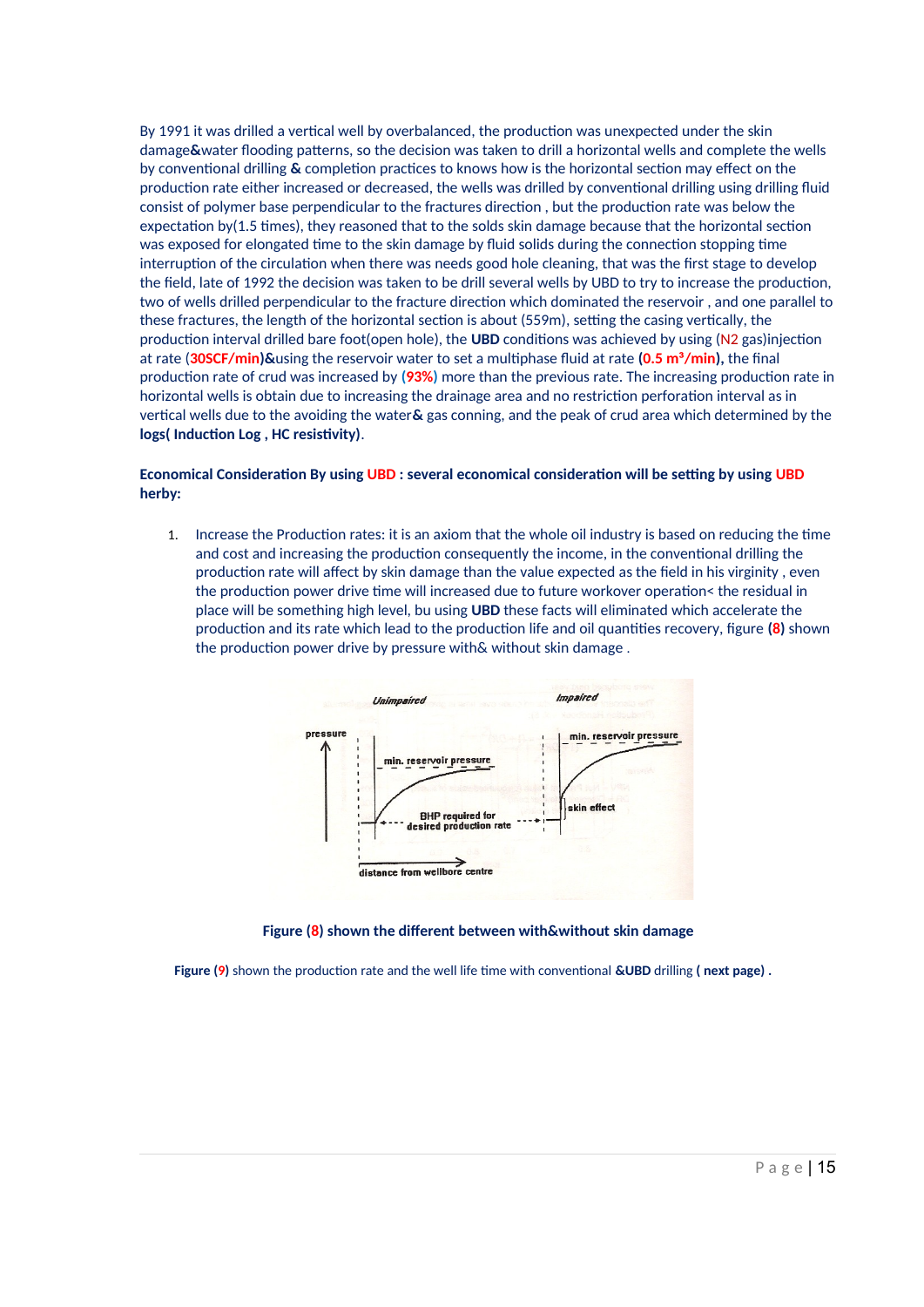![](_page_16_Figure_0.jpeg)

### **Figure (9)**

2. Increasing **RO**P **(Rate Of Penetration):** the main reason of low penetration rate is the high fluid density which result on increasing chip hold pressure which effect on the cut off and rising the cuttings as soon as it cut of and removed by jets, by UBD this factor will be deleted and allow to the jets to remove the cuttings by jet**&**formation pressure when it allow to the formation to flow , maximum penetration rate is set by the equation **(3)**below**:**

$$
\text{Max penetration rate (ft/hr)} = \frac{0.025 \times \text{flowrate (gpm)} \times 0.1337}{\left(\frac{\text{Bit size (inch)}}{12}\right)^2 \times \frac{\pi}{4}} \times 60
$$

It is noted by this equation there is affection agents such as bore diameter, hole cleaning by circulation rate to obtain of maximum penetration rate which will have no limitation by using **UBD.**

3. Completion : It is an important advantages by Using **UBD** to be complete the well drilled with **UBD** to complete at the same **UBD** conditions , if not all advantages will be no effects and the well will be under skin damage case.The overbalanced completion is result in skin damage when used the brine water fluid which will not removed the solids invasion during overbalanced drilling, it was laboratory experiments found by flooding a cypress sandstone sample by conventional overbalanced completion fluid that the sample loss over than (85%) of its origin permeability, by back flow using the completion fluid like HEC will recover about (45%) of the loss permeability of the sample , and that what cause a decreasing in production rate below of the rate expected , then will need more stimulatiom, more workover to keep the production& field drive at constant level until final oil recovery , **figure (10)** shown the destroyed permeability y solids when use conventional completion to complete the well.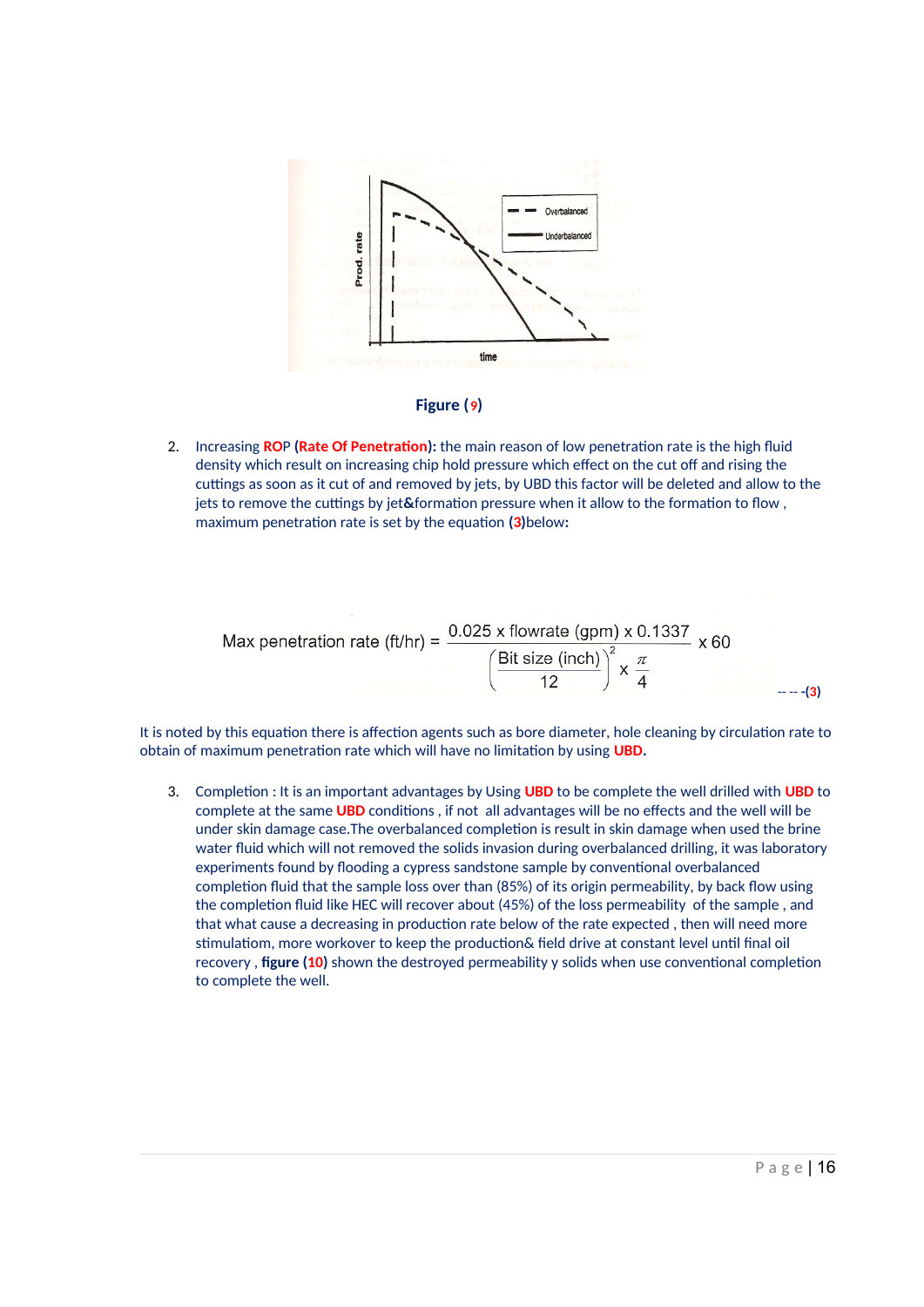![](_page_17_Figure_0.jpeg)

 **Figure (10) showing the loss permeability by conventional completion**

**The reduction in production rate is obtain by :**

![](_page_17_Figure_3.jpeg)

| $PB$ = Reduction in Productivity | rd=Radius of damage zone      |
|----------------------------------|-------------------------------|
| kd= permeability of damage zone  | kf= permeability of formation |
| rw= radius of well               | re= radius of drainage        |

Therefore it is more important to design a perfect **UBD** completion and its fluid to keep the **UBD** advantages**.**

### **Capabilities Of UBD Implementation on Iraq Oil Fields :**

 **Recently most of Iraq oil fields suffer by skin damage and reduction in both production &reservoir pressure, it may an important to see the matter if the using of UBD is solve this problems , specially most Iraqis southern oil fields composite is vuggy Dolomite& Anhydrite interfered by sloughing shale and two main layers had a drilling problems, the Dammam formation ,the formation is of Vuggy Dolomite which the problem of partial or completely loss of circulation is attended, and the Tayarat (Bituminous shale) which a problem is flow of sulphur water flow.**

**As the using of UBD will increasing daily cost with no compartment with the whole cost after gain the UBD advantages , as the daily cost will increased about (50%) of the conventional drilling cost if it being used gas injection to achieve the UBD conditions at first stage, however it will be set a cost reduction after gain the UBD advantages by increasing the production rate and reduce future time & cost of the stimulation and**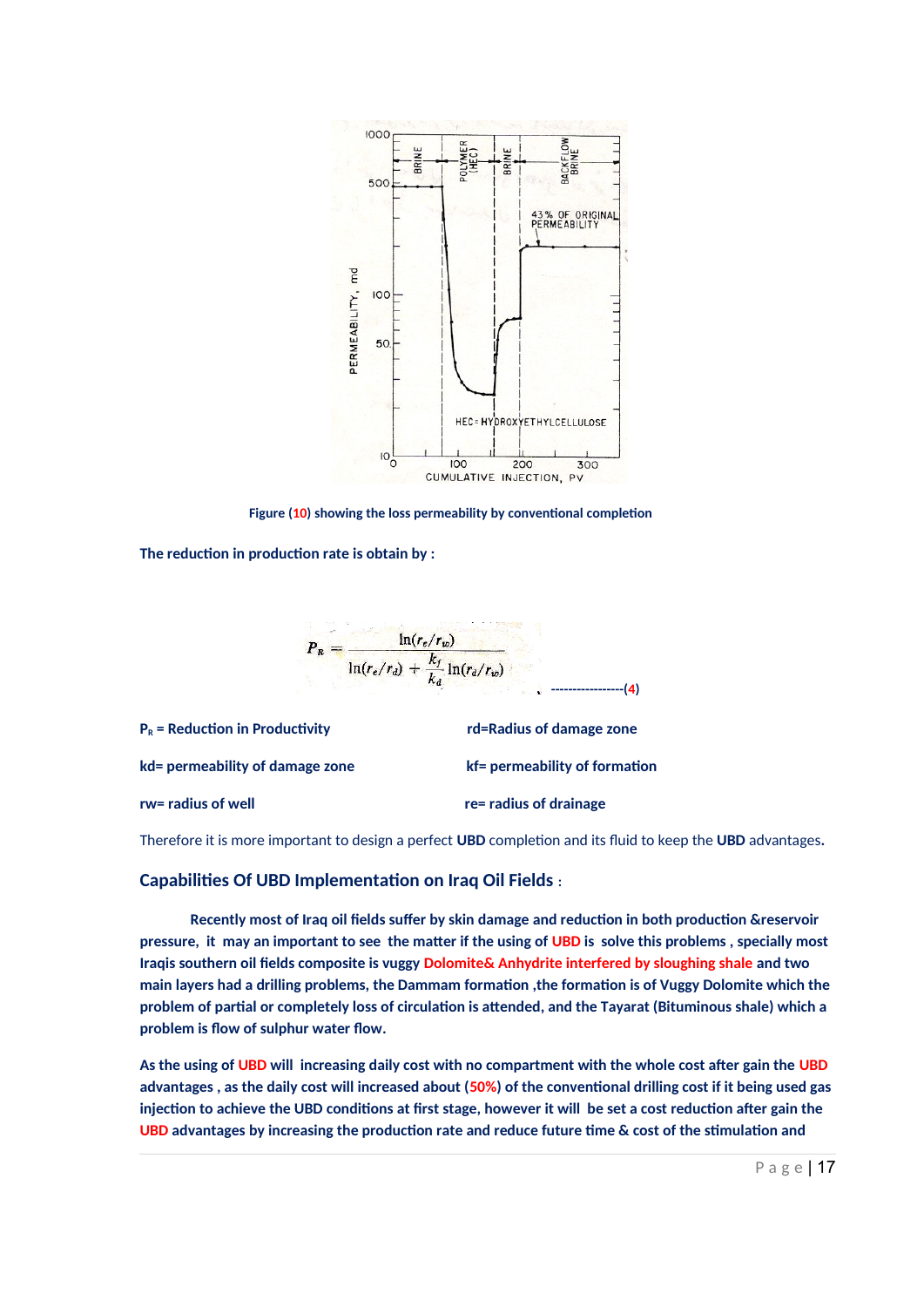**workover needed , and the attractive production rate without skin damage, it will being there is a significant time reduction of drilling and the time spend on the drilling problems treatment like LC problems & pipes Sticking , it may be substitute the increasing daily cost by make the reservoir sharing the circulation system fluid &allow to the reservoir to produce the crud oil during the UBD drilling, by using UBD the number of wells required will be reduce related to the whole wells required to drill due to obtaining the production rate it may gain it with less well drilled than the conventional vertical development drilled wells .**

**Most Iraqis oil fields is produced from vuggy fractured carbonates reservoirs , sandstone formations reservoirs , after passing important drilling problems formations like Dammam, Tayarat, and shuaibah vuggy Dolomite sever completely LC .**

**As the lithology of the intended field , for the West Qurna for example, the lithology shown the formations and its depth, we have main drilling problem on it, the reservoir depth is at 2400m to 25550m , the reservoir is a limestone rocks porous &the porosity about 22% with average permeability about 74md , the thickness about 175m , the main pay part is range from 27m to 70m , the first problem is the partial or completely LC at depth (720m), and the sulphur water flow happened at ( 1620m), it is better to plan a drilling to be drill by UBD in some depths as well as to drill the problems depth with balanced or overbalanced practice, there is a chance to drill the formations from surface to inside of Dammam about 50m ( to dpth 650m – 700m ) to set the conductor CSG by conventional drilling when we need high viscosity fluid because of sand and gravel formations, it may be good practice to drill the under beneath by UBD to depth to the depth before the top of Tayarat formation at 1400m , then to set the surface CSG 13 3/8 at that depth , then to continue drilling by conventional to the top of mishrif formation to set the intermediate CSG 9 5/8" and then to continue drilling the mishrif reservoir by UBD to the funal depth o the production depth if the mishrif is the well target , or then to continue drilling by UBD to the final depth at 3450m the final depth of Zubair formation by UBD if the Zubair is the well target.**

**We will obtain by this practice a good & faster penetration to reach final depth of the reservoir with low skin damage level, then to complete the well by normal completion operations with polymer brine fluid completion due to the restricted capability of S.O.C. and no UBD equipment can be supplying .**

**The South Rumailah field its composite is the same of West Qurna with a little bit of differences in depth and the main reservoir is here the Zubair Sandstone formation with oil in mishrif, Nahr Umr ; Limestone,shaley limestone, sandstone respectively.**

**There are the same problems with same formation , above top of Dammam at (420m ) is the lower faris shaly formation which shown a shale problems, and Dammam vuggy Dolomite with complete or partial LC, after Damam formation down to the end of mishrif (Limestone) the second f ormation oil staining, there is the second drilling problem zone the Tayarat (grey shale) of sulphur water flow case, it may better to be drill by overbalance to the top of mishrif , then to revert to be drill the down formation to the bottom of Zubair formation the final production formation ( loss sandstone to be drill by UBD and its fluid(low solids polymer water base) .**

**Although there are another field can be planned as the above fields , the Safwan ( Zubair main reservoir ), for the most southern Iraqis oil fields , it may drill the several surface formations which contain a large quantities of unconsolidated sand &gravel by balanced hydrostatic column fluid pressure to gain several accelerated days, than the recent drilling days, eventhough the deeper formations which drilled past time**